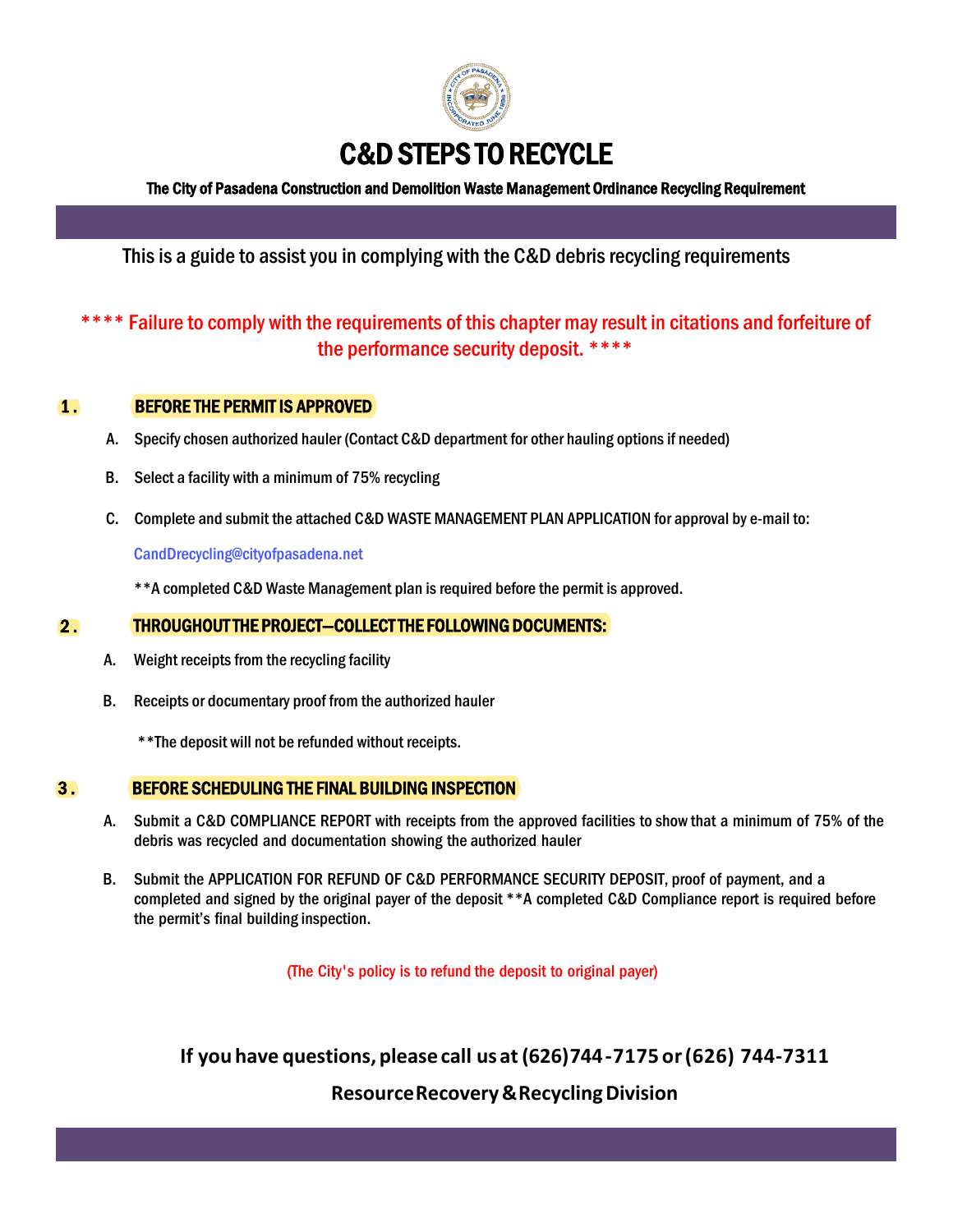

#### **CITY OF PASADENA**

#### **CONSTRUCTION AND DEMOLITION (C&D) WASTE MANAGEMENT PLAN APPLICATION**

- City of Pasadena Municipal Code requires that at least 75% of waste generated from both construction and demolition be diverted from the landfill. Failure to submit this application for approval and comply with any provision of the C&D Ordinance (PMC 8.62) will result in forfeiture of the performance security deposit.
- Submit this form for approval prior to starting any construction or demolition or hauling an y debris from the project site.

#### E-mail to Ca[ndDRecycling@CityofPasadena.n](mailto:recycle@cityofpasadena.net)et

• A Performance Security Deposit & Administrative Review Fee are due at the time of permit issuance payable at window 9 of the Permit Center.

| BLD or DEM #:           |                            |  |
|-------------------------|----------------------------|--|
| <b>Project Address:</b> |                            |  |
| Project Start Date:     | Square Footage of Project: |  |

|                    | <b>Section 1</b><br><b>Project type (Select project from list below)</b> |  |                                      |                                            |  |
|--------------------|--------------------------------------------------------------------------|--|--------------------------------------|--------------------------------------------|--|
| <b>Residential</b> |                                                                          |  | <b>Commercial or Non-Residential</b> |                                            |  |
|                    | Demolition (any size)                                                    |  |                                      | Demolition (any size)                      |  |
|                    | <b>Residential Addition (any size)</b>                                   |  |                                      | <b>Soft Demolition (any size)</b>          |  |
|                    | Residential Alteration or Remodel (any size)                             |  |                                      | Tenant Improvement (1,000 sq. ft. or more) |  |
|                    | New Structure (120 sq. ft. or more)                                      |  |                                      | <b>Commercial New Structures</b>           |  |
|                    | <b>Construction of New Single Family Residential</b>                     |  |                                      | City Public Works Project (any size)       |  |

| <b>Section 2</b>                                                                                                                                                                           | <b>Applicant Information</b>  |           |      |  |  |  |
|--------------------------------------------------------------------------------------------------------------------------------------------------------------------------------------------|-------------------------------|-----------|------|--|--|--|
| Name:                                                                                                                                                                                      |                               |           |      |  |  |  |
|                                                                                                                                                                                            | Company Name (if applicable): |           |      |  |  |  |
| Address:                                                                                                                                                                                   |                               |           |      |  |  |  |
| City:                                                                                                                                                                                      | State:                        |           | Zip: |  |  |  |
| Phone:                                                                                                                                                                                     |                               | Fax:      |      |  |  |  |
| Email:                                                                                                                                                                                     |                               |           |      |  |  |  |
| I hereby certify that the information I have provided is correct. I understand that falsification of information is punishable pursuant to<br>Chapter 8.62 of the Pasadena Municipal Code. |                               |           |      |  |  |  |
| Date:<br><b>Applicant Signature:</b>                                                                                                                                                       |                               |           |      |  |  |  |
| <b>Office Use Only</b>                                                                                                                                                                     |                               |           |      |  |  |  |
| <b>Approval Date:</b>                                                                                                                                                                      |                               | Approver: |      |  |  |  |

01-22-2022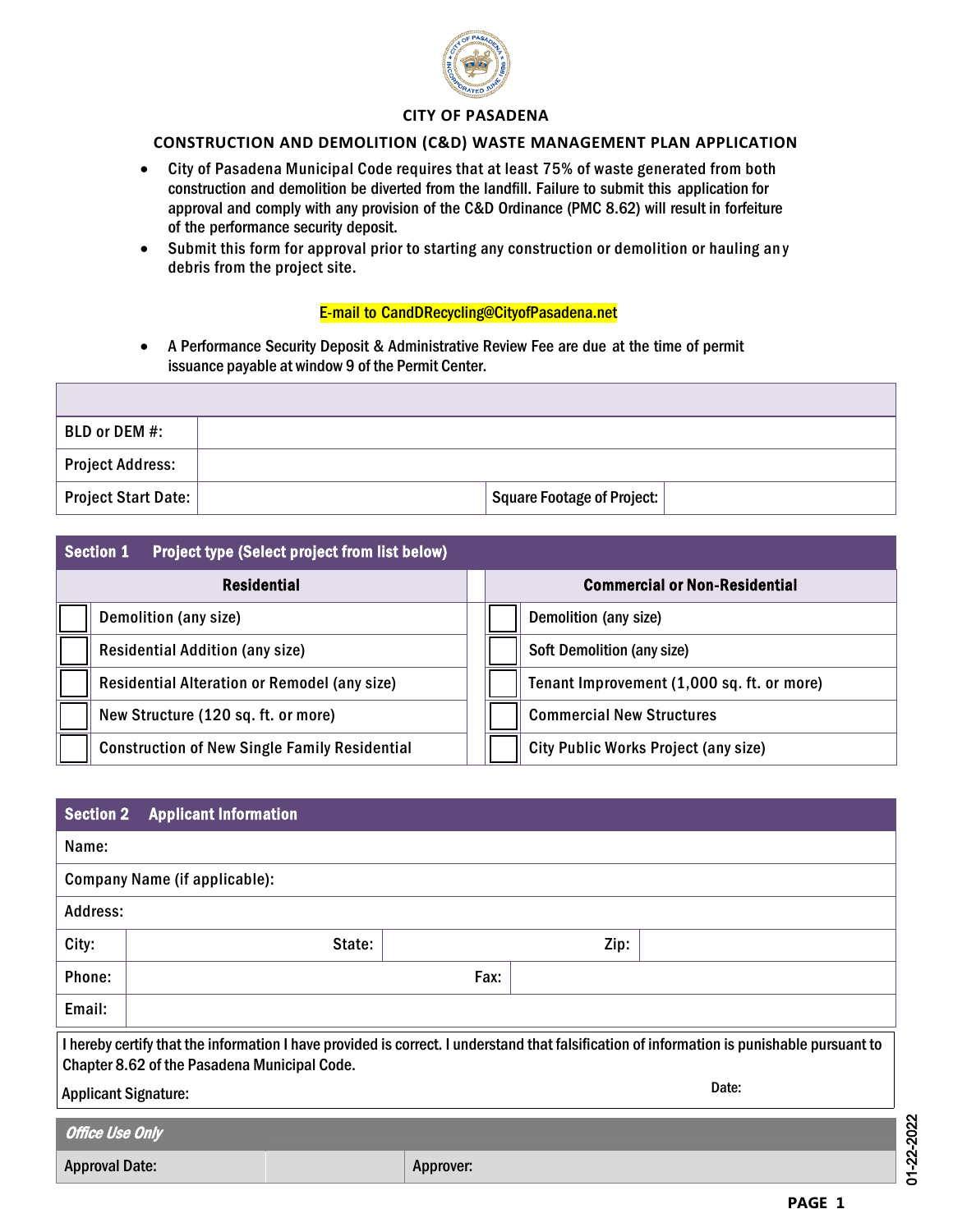| <b>Section 3</b><br><b>Debris Estimates</b>                                                                                                                                                                                                                                                                                                                                                                                                                             |                     |                       |                                                                                                                                                                                                                                                          |     |                                                    |  |
|-------------------------------------------------------------------------------------------------------------------------------------------------------------------------------------------------------------------------------------------------------------------------------------------------------------------------------------------------------------------------------------------------------------------------------------------------------------------------|---------------------|-----------------------|----------------------------------------------------------------------------------------------------------------------------------------------------------------------------------------------------------------------------------------------------------|-----|----------------------------------------------------|--|
| Q1. Will this project generate inert debris?<br>Yes<br>N <sub>0</sub>                                                                                                                                                                                                                                                                                                                                                                                                   |                     |                       |                                                                                                                                                                                                                                                          |     |                                                    |  |
| Inert material: Concrete, asphalt, dirt, bricks, gravel, rock, and other inert debris may be recycled if taken to a<br>facility that will turn it into a reusable product or taken to an approved construction and demolition facility. Inert<br>material sent to an inert landfill used as wash will not increase or decrease the overall recycling rate.                                                                                                              |                     |                       |                                                                                                                                                                                                                                                          |     |                                                    |  |
|                                                                                                                                                                                                                                                                                                                                                                                                                                                                         |                     |                       | Q2. Will any waste materials be donated, reused or sold for diversion credit?                                                                                                                                                                            | Yes | <b>No</b>                                          |  |
| <b>Donations:</b> Please describe the donated, reused or sold material or items, and estimate the amount or quantities.<br>Write below the type of documents you will submit as proof that the items were donated, reused or sold. (See section<br>8 with list of some facilities that accept donations.)                                                                                                                                                               |                     |                       |                                                                                                                                                                                                                                                          |     |                                                    |  |
| <b>Destination:</b>                                                                                                                                                                                                                                                                                                                                                                                                                                                     |                     |                       |                                                                                                                                                                                                                                                          |     |                                                    |  |
| Documentation that will be provided:                                                                                                                                                                                                                                                                                                                                                                                                                                    |                     |                       |                                                                                                                                                                                                                                                          |     |                                                    |  |
| Q3. Will this project generate universal waste?                                                                                                                                                                                                                                                                                                                                                                                                                         |                     |                       |                                                                                                                                                                                                                                                          | Yes | No                                                 |  |
| Universal waste: Beginning January 1, 2017 universal waste must be properly managed for all commercial<br>construction projects and tenant improvements over 1,000 square feet per CALGreen Section 301.3. Un iversal waste<br>includes items such as mercury thermostats, batteries, CFL bulbs, fluorescent tubes and ballasts. Proper disposal of<br>universal waste must be documented and submitted to the City upon request. Please retain all recycling receipts. |                     |                       |                                                                                                                                                                                                                                                          |     |                                                    |  |
| <b>Section 4</b><br><b>Estimates Table</b>                                                                                                                                                                                                                                                                                                                                                                                                                              |                     |                       |                                                                                                                                                                                                                                                          |     |                                                    |  |
|                                                                                                                                                                                                                                                                                                                                                                                                                                                                         |                     |                       | On the table below, please estimate quantities for each type of applicable material to be recycled or landfilled. Recycled<br>means materials will be recycled on or off site, reused, or salvaged. (Refer to section 9 for a weight calculation table). |     |                                                    |  |
| <b>MATERIAL TYPE Check</b><br>all that apply                                                                                                                                                                                                                                                                                                                                                                                                                            | Recycled<br>in tons | Landfilled<br>in tons | HAULER(S)<br>See section 5                                                                                                                                                                                                                               |     | <b>DESTINATION FACILITY(TIES)</b><br>See section 6 |  |
| Mixed C&D                                                                                                                                                                                                                                                                                                                                                                                                                                                               |                     |                       |                                                                                                                                                                                                                                                          |     |                                                    |  |
| Concrete                                                                                                                                                                                                                                                                                                                                                                                                                                                                |                     |                       |                                                                                                                                                                                                                                                          |     |                                                    |  |
| Dirt or Inert                                                                                                                                                                                                                                                                                                                                                                                                                                                           |                     |                       |                                                                                                                                                                                                                                                          |     |                                                    |  |
| Wood                                                                                                                                                                                                                                                                                                                                                                                                                                                                    |                     |                       |                                                                                                                                                                                                                                                          |     |                                                    |  |
| Metal                                                                                                                                                                                                                                                                                                                                                                                                                                                                   |                     |                       |                                                                                                                                                                                                                                                          |     |                                                    |  |
| <b>Drywall</b>                                                                                                                                                                                                                                                                                                                                                                                                                                                          |                     |                       |                                                                                                                                                                                                                                                          |     |                                                    |  |
| Cardboard                                                                                                                                                                                                                                                                                                                                                                                                                                                               |                     |                       |                                                                                                                                                                                                                                                          |     |                                                    |  |
| <b>Universal Waste</b>                                                                                                                                                                                                                                                                                                                                                                                                                                                  |                     |                       |                                                                                                                                                                                                                                                          |     |                                                    |  |
| <b>Donations</b>                                                                                                                                                                                                                                                                                                                                                                                                                                                        |                     |                       |                                                                                                                                                                                                                                                          |     |                                                    |  |
| Reused/Sold Items                                                                                                                                                                                                                                                                                                                                                                                                                                                       |                     |                       |                                                                                                                                                                                                                                                          |     |                                                    |  |
| Other:                                                                                                                                                                                                                                                                                                                                                                                                                                                                  |                     |                       |                                                                                                                                                                                                                                                          |     |                                                    |  |
| Other:                                                                                                                                                                                                                                                                                                                                                                                                                                                                  |                     |                       |                                                                                                                                                                                                                                                          |     |                                                    |  |
| <b>TOTALS:</b>                                                                                                                                                                                                                                                                                                                                                                                                                                                          | A                   | B                     | Recycling Percentage Formula = $A \div C \times 100$                                                                                                                                                                                                     |     |                                                    |  |
| <b>TOTAL COMBINED:</b>                                                                                                                                                                                                                                                                                                                                                                                                                                                  | C                   |                       | <b>TOTAL PERCENTAGE OF RECYCLED MATERIAL:</b>                                                                                                                                                                                                            |     |                                                    |  |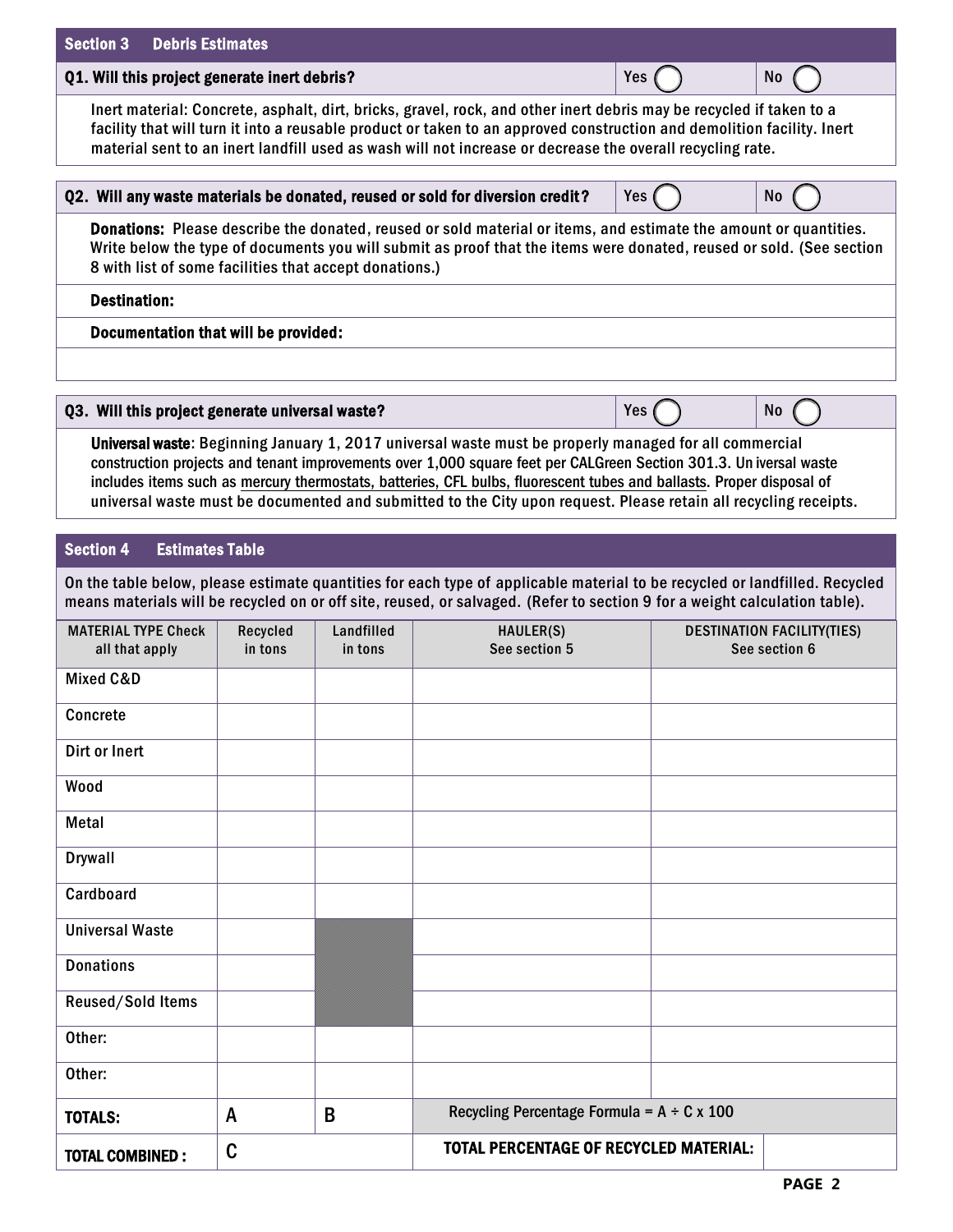# Section 5 Authorized Franchise Haulers (Select one)

 Please note that the hauler you use must be a City Franchised Hauler. It is unlawful for any person to engage in the business of collecting, transporting, disposing, and/or recy cling of solid waste kept, accumulated or produced in the city unless a franchise has been granted by the City of Pasadena. (PMC8.61.030) Contact us for other hauling arrangements. (Updated January 18, 2022)

| <b>FRANCHISE HAULER NAME</b>                       | <b>TELEPHONE</b> | <b>CONTACT NAME(S)</b>             |
|----------------------------------------------------|------------------|------------------------------------|
| AAA Rubbish, Inc.                                  | (562) 927-9669   | <b>Matthew and Nancy Kotanjian</b> |
| <b>American Reclamation</b>                        | (818) 552-4074   | <b>Craig Doerr</b>                 |
| Arakelian Enterprises, Inc./Athens Services        | (626) 336-3636   | Gary M. Clifford II                |
| City Rent A Bin/Serv-Wel Disposal/A Rent A Bin     | (323) 726-4056   | <b>Mickey Shubin</b>               |
| Republic Services / Consolidated Disposal Services | (562) 360-3932   | <b>Kristine Ponce</b>              |
| <b>Direct Disposal</b>                             | (323) 262-1604   | Angie Acosta                       |
| Haul-Away-Rubbish Service Company, Inc.            | (323) 721-0371   | <b>Morrie Beliakoff</b>            |
| Heritage Disposal, Inc.                            | (626) 576-7325   | <b>Cindy Arutunian</b>             |
| Interior Removal Specialist, Inc.                  | $(323)$ 357-6900 | <b>Richard Ludt</b>                |
| J & L Hauling & Disposal, Inc.                     | (818) 470-9356   | Noe Lopez                          |
| Metropolis Disposal Inc.                           | (818) 901-2020   | Lisa Hale                          |
| <b>NASA Services, Inc.</b>                         | (888) 888-0388   | <b>Jack Topalian</b>               |
| Perez Disposal Company, Inc.                       | $(818)$ 366-3500 | <b>Wendy Duran</b>                 |
| <b>Southland Disposal Company</b>                  | (323) 780-7150   | Robert M. Arsenian                 |
| Universal Waste Systems, Inc.                      | (800) 631-7016   | <b>Michelle Newsham</b>            |
| Valley Vista Services, Inc.                        | (626) 855-5554   | <b>Chris Perez or David Perez</b>  |
| Ware Disposal Company, Inc.                        | (877) 714-9273   | Jay Ware or Jason Rush             |
| <b>Waste and Recycling Services</b>                | (562) 945-2688   | <b>Mark Klistoff</b>               |
| Waste Management/dba USA Waste of California       | (866) 445-8296   | <b>Builders Direct Team</b>        |
|                                                    |                  |                                    |

Other (Must be approved by Public Works):

# Section 6 Recycling Facilities (Select one)

The following facilities in the area process mixed C&D debris and are certified by the City of Los Angeles. Their recycling rates are listed to assist you in accomplishing the required 75% diversion. Unless otherwise noted, the rates are effective from January 1, 2022 until December 31, 2022. (UPDATED \$%&&-2022)

| <b>RECYCLING FACILITY*</b>                     | <b>TELEPHONE</b>   | <b>LOCATION</b>                              | <b>REC. RATE</b> |
|------------------------------------------------|--------------------|----------------------------------------------|------------------|
| <b>American Reclamation</b>                    | (888) 999-9330     | 4560 Doran St., Los Angeles, CA 90039        | $, "+(%$         |
| <b>California Waste Services</b>               | $(310)$ 538-5998   | 621 West 152nd St., Gardena, CA 90247        | , %+, %          |
| <b>City Terrace Recycling</b>                  | (323) 780-7150     | 1525 Fishburn Ave., Los Angeles, CA 90063    | $+$ , '%\$%      |
| <b>Construction &amp; Demolition Recycling</b> | $(323)$ 357-6900   | 9309 Rayo Ave., South Gate, CA 90280         | $+ - \xi - %$    |
| <b>Cordova Construction Services</b>           | $(818) 896 - 0509$ | 12506 Montague St., Pacoima, CA 91331        | 81.38%           |
| Crown Recycling Services, LLC.                 | (818) 504-1478     | 9189 DeGarmo Ave., Sun Valley, CA 91352      | 88.63%           |
| <b>Direct Disposal</b>                         | $(323)$ 262-1604   | 3720 Noakes St., Los Angeles, CA 90023       | 75.39%           |
| <b>Downtown Diversion</b>                      | $(213)$ 612-5005   | 2424 East Olympic Bl., Los Angeles, CA 90021 | 81.08%           |
| <b>East Valley Diversion</b>                   | (818) 252-0019     | 11616 Sheldon St., Sun Valley, CA 91352      | 86.33%           |
| Simi Valley Landfill and Recycling             | (805) 579-7267     | 2801 Madera Rd., Simi Valley, CA 93065       | 85.54%           |
| Other:                                         |                    |                                              |                  |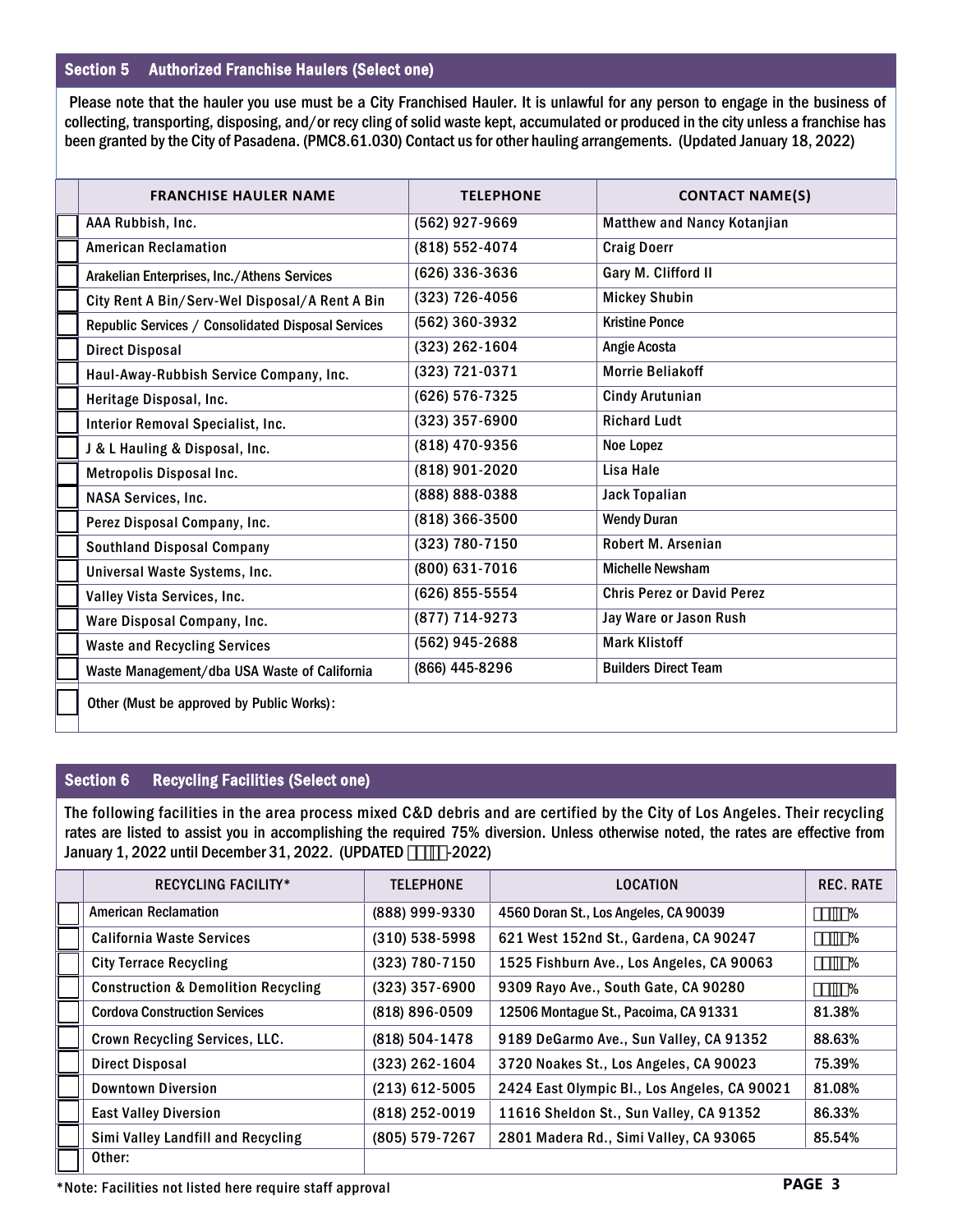| <b>Section 7 Recycling Strategies</b>                                                                                                                                 |     |           |  |  |  |
|-----------------------------------------------------------------------------------------------------------------------------------------------------------------------|-----|-----------|--|--|--|
| Q4. Will this project employ subcontractors?                                                                                                                          | Yes | <b>No</b> |  |  |  |
| If yes, please list their names and explain how you plan to ensure that they are aware of the Construction &<br><b>Demolition Waste Management Plan requirements.</b> |     |           |  |  |  |
|                                                                                                                                                                       |     |           |  |  |  |
|                                                                                                                                                                       |     |           |  |  |  |
|                                                                                                                                                                       |     |           |  |  |  |

Q5. Briefly state how materials will be recovered for recycling, reuse or salvage to accomplish a minimum of 75% diversion. (See list of recycling facilities and donation centers in sections 6 and 9.)

Q6. - Briefly state the hauling arrangements of the construction and demolition debris generated from the project. (See list of franchise haulers in section 5 or contact us for other hauling arrangements.)

| <b>Section 8</b><br>Initial next to each statement                                                                                                                                                                                                                                                                                                                                                                                                                                             |
|------------------------------------------------------------------------------------------------------------------------------------------------------------------------------------------------------------------------------------------------------------------------------------------------------------------------------------------------------------------------------------------------------------------------------------------------------------------------------------------------|
| I understand that franchise haulers are required to provide job-specific diversion and disposal information. It will<br>not be sufficient to submit a form or a letter that states, "all waste hauled in the City of Pasadena is subject to<br>75% diversion." It will also be necessary to provide weight tickets.                                                                                                                                                                            |
| I understand that it is my responsibility to inform the haulers of my recycling plan and my chosen recycling facility<br>and that I am responsible for obtaining copies of any and all weight tickets from all haulers and all facilities that<br>receive debris from this project.                                                                                                                                                                                                            |
| I understand that if I wish to receive diversion credit for donating, reusing or selling waste materials, that<br>information must be included in this plan and I must submit appropriate documentation at the completion of my<br>project.                                                                                                                                                                                                                                                    |
| I understand that the use of facilities not listed on the C&D Recycling Facilities page needs prior approval.                                                                                                                                                                                                                                                                                                                                                                                  |
| I agree to notify any and all persons involved in the project of the requirements of the Construction & Demolition<br>Waste Management Plan.                                                                                                                                                                                                                                                                                                                                                   |
| I understand that the waste management plan agreed to herein may be monitored through regular site visits by a<br>City recycling specialist to ensure compliance. The project applicant agrees to assist the City recycling specialist<br>in having access to the site and to support the actions needed to monitor the project's compliance.                                                                                                                                                  |
| I understand that once the project is complete, a Final Compliance Report with weight tickets from receiving<br>facilities must be filed. If I fail to file a Final Compliance Report verifying that the minimum recycling requirements<br>for the project were met, my entire performance security deposit may be forfeited. No refund shall be authorized<br>when the submittal date of the completed final report is beyond 180 days from the date a covered project has<br>been completed. |
| I understand that to assure that all the recycling activities comply with the C&D Waste Management Ordinance. 8.62,<br>if I need to make changes to the approved waste management plan, I will email changes to the plan to<br>recycle@cityofpasadena.net.                                                                                                                                                                                                                                     |